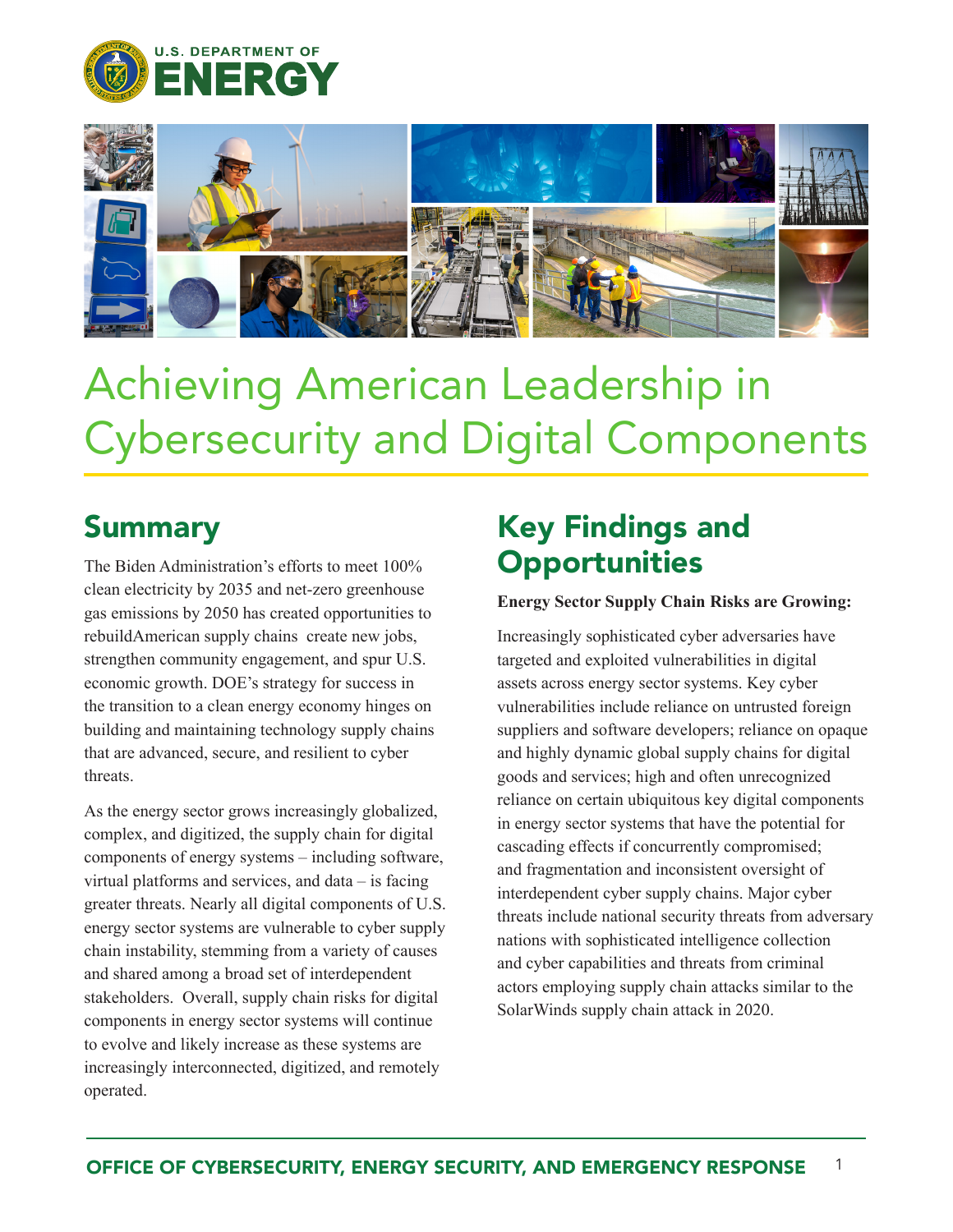### **Mitigating Future Vulnerabilities - Digitalization, Decentralization, Decarbonization:**

Cyber supply chain risks for legacy systems will continue to be a concern that requires active and holistic management and mitigation. As new technologies like renewables and distributed energy systems are introduced, and operational efficiencies, including the use of virtual platforms and Artificial intelligence and machine learning (AI/ ML) technologies are increasingly pursued, there is an opportunity to ensure that the supply chains for these digital assets are developed with cybersecurity in mind.

## **Securing Distributed Energy Resource Management Systems and Endpoint Devices:**

As the grid is modernized and decarbonized, increasing numbers of endpoint devices – like consumer electric vehicle chargers – will be connected to the grid. Proactive security investments must be made to ensure the integrity of the cyber supply chain for firmware on connected devices and the software systems used to connect and manage them. Emerging technologies that support the energy sector should be developed with approaches to illuminate the risk of sub-tier suppliers in mind.

#### **Securing Virtual Platforms:**

The efficiency-driven trend towards more flexible operation of industrial control systems (ICS) will continue. Consequently, the security of third partyhosted virtual platforms and virtual services provided to the energy sector by the ESIB will become an increasingly important cyber supply chain risk to manage. Modern technology architectures should reflect principles of Cyber-Informed Engineering (security-by-design), not just in the systems themselves, but also in the digital supply chains that support them.

#### **Boosting Cybersecurity for High-Integrity Data:**

Artificial intelligence and machine learning are emerging technologies critical to the current and future national and economic security of the United States. Data is the key raw ingredient for AI/ML, and the ever-larger datasets needed to fuel AI/ML are impractical to move. This data presents a cyber supply chain risk similar to that posed by software. With the increasing application of AI/ML capabilities to the operation and defense of U.S. energy sector systems, and the centrality of DOE AI/ML research and development efforts (at DOE National Laboratories) to national and economic security, a proactive approach to ensuring cybersecurity and integrity of the global supply chain for data is critical.